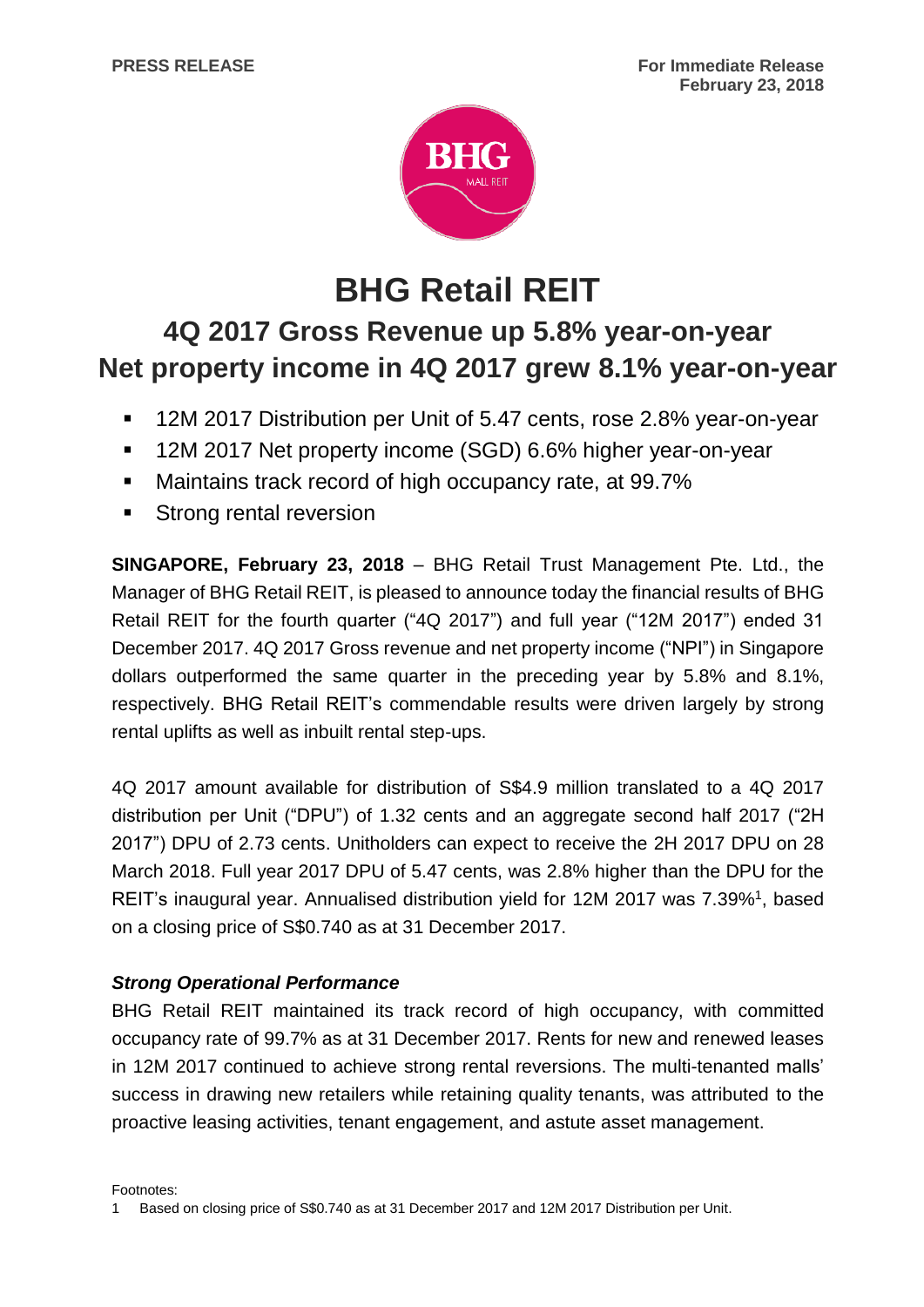| For the period from 1 Oct to 31 Dec         | 4Q 2017 <sup>2</sup> | 4Q 2016 <sup>2,3</sup> | Change% |
|---------------------------------------------|----------------------|------------------------|---------|
| Gross revenue [RMB'000]                     | 81,604               | 76,441                 | 6.8     |
| Net property income [RMB'000]               | 54,399               | 49,841                 | 9.1     |
| Gross revenue [SGD'000]                     | 16,707               | 15,791                 | 5.8     |
| Net property income [SGD'000]               | 11,137               | 10,300                 | 8.1     |
| Amount available for distribution [SGD'000] | 4,879                | 4,629                  | 5.4     |
| Distribution per unit (cents) [SGD cents]   | 1.32                 | 1.31                   | 0.8     |

| For the period from 1 Jan to 31 Dec         | 12M 2017 <sup>2</sup> | 12M 2016 <sup>2,3</sup> | Change%     |
|---------------------------------------------|-----------------------|-------------------------|-------------|
| Gross revenue [RMB'000]                     | 315,760               | 300,607                 | 5.0         |
| Net property income [RMB'000]               | 210,172               | 193,407                 | $8.7^{4,5}$ |
| Gross revenue [SGD'000]                     | 64,519                | 62,585                  | 3.1         |
| Net property income [SGD'000]               | 42,944                | 40,286                  | $6.6^{4,5}$ |
| Amount available for distribution [SGD'000] | 20,001                | 18,604                  | 7.5         |
| Distribution per unit (cents) [SGD cents]   | 5.47                  | 5.32                    | 2.8         |

Footnotes:

- 2 The actual results of the Group's foreign subsidiaries were translated using the average SGD: CNY rate of 1:4.884, 1:4.844, 1:4.894 and 1:4.791 for 4Q 2017, 4Q 2016, 12M 2017 and 12M 2016, respectively.
- 3 The comparative figures were for the quarter from 1 October 2016 to 31 December 2016 and for twelve months from 1 January 2016 to 31 December 2016, respectively. These figures were extracted from BHG Retail REIT's results for the fourth quarter and twelve months ended 31 December 2016.
- 4 Prior to 1 May 2016, Business Tax was reflected under property operating expenses. With effect from 1 May 2016, Value Added Tax ("VAT") replaced Business Tax in China and this is netted off against revenue instead of being reflected in property operating expenses.
- 5 With effect from 1 July 2016, the Beijing State Government aligned its tax policy with the national practice of charging Property Tax based on rental income. This resulted in higher property-related tax expenses for Beijing Wanliu Mall. The change in Beijing's Property Tax is in-line with current property tax for the other four properties in the portfolio.

*Ms Chan Iz-Lynn, Chief Executive Officer of BHG Retail Trust Management Pte. Ltd.,* said, "BHG Retail REIT turned in a set of creditable results, with 4Q 2017 and 12M 2017 NPI growth in Renminbi hitting 9.1% and 8.7% year-on-year, respectively. Our portfolio of five community-focused retail properties in high population density neighborhoods, continued to be poised for growth amid rising income and spending of Chinese residents.

In 2017, we embarked on an asset enhancement initiative in Chengdu Konggang Mall, to elevate the mall's active lifestyle offerings. This brought together a collection of popular brands including Nike, Adidas, Skechers, Jordan, and Li-Ning. The initiative was very well received by surrounding communities, and have witnessed a strong growth in footfall for the entire mall since reopening. Going forward, we will continue to proactively value-add and elevate our malls' appeal to surrounding communities.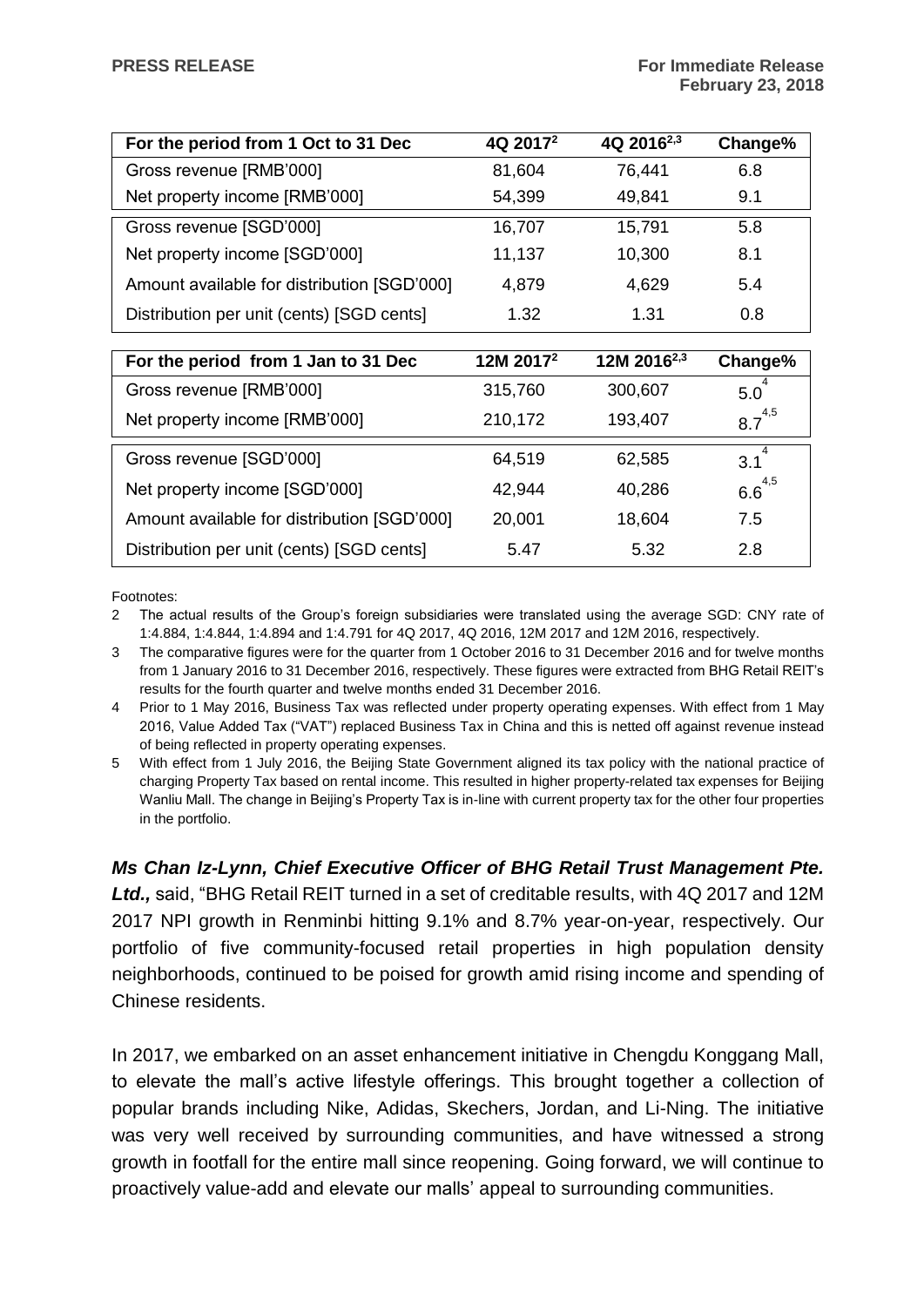Over at Beijing Wanliu Mall, several new concepts and stores opened doors in 2017. They include, children related brands (Carter's and Nike Kids), fashion retailer (Lacoste) and local cuisines (江边城外 and 旺顺阁). We also successfully brought in 快乐小马 Happy Pony, a 508 square metre (approximately 5,400 square feet) children horseriding stable & training school, which drew overwhelming response in 2H 2017. With growing aspirational demographics in Beijing, shoppers often desire better quality products and experiences. In view of these rising trends, we will remain astute in our leasing strategies, and strive to maintain the relevancy of our offerings.

To lay a strong foundation for the REIT's next phase of growth, we will continue to seek potential DPU yield-accretive acquisition opportunities through both Right of First Refusal ("ROFR"), as well as third-party properties."

#### *Outlook*

For the full year 2017, China's gross domestic product expanded 6.9%<sup>a</sup> year-on-year to RMB 82.7<sup>a</sup> trillion. Retail sales rose 10.2%<sup>a</sup> year-on-year to RMB 36.6<sup>a</sup> trillion in 2017. China's increasing domestic consumption remained underpinned by the rise of residents' income. Disposable income and expenditure per capita of urban residents increased  $6.5\%$ <sup>a</sup> and  $5.4\%$ <sup>a</sup> year-on-year respectively in 2017. The proportion of urban population to total population (urbanisation rate) increased from 57.3%<sup>a</sup> in 2016 to 58.5%<sup>a</sup> in 2017.

a. Source: National Bureau of Statistics of China

#### **ABOUT BHG RETAIL REIT** [\(http://www.bhgreit.com\)](http://www.bhgreit.com/)

BHG Retail REIT is the first pure-play China Retail REIT sponsored by a leading China integrated retail group. The REIT was listed on the Main Board of the Singapore Exchange Securities Trading Limited on 11 December 2015. The principal investment strategy of BHG Retail REIT is to invest, directly or indirectly, in a diversified portfolio of income-producing real estate which is used primarily for retail purposes (whether either wholly or partially), as well as real estate-related assets in relation to the foregoing, with an initial focus on China.

Its portfolio comprises five retail properties, Beijing Wanliu (60%), Chengdu Konggang, Hefei Mengchenglu, Xining Huayuan, Dalian Jinsanjiao located in Tier 1, Tier 2 and other cities of significant economic potential in China. As at 31 December 2017, the portfolio gross floor area ("GFA") of about 264,000 sqm, has a committed occupancy of 99.7%. As at 31 December 2017 (date of latest valuation), total appraised value of approximately RMB 3,946 million.

Under voluntary right of first refusal agreements ("ROFR"), 14 properties may potentially be offered to BHG Retail REIT as future pipeline assets. Of these 14 ROFR properties, 10 are held by the Sponsor. Three ROFR properties, namely Tongchengjie, Libao, and Changying are held by a private fund, managed by a fund manager 50% owned by Beijing Hualian Group Investment Holding Co., Ltd.. One ROFR property, Anzhen Mall,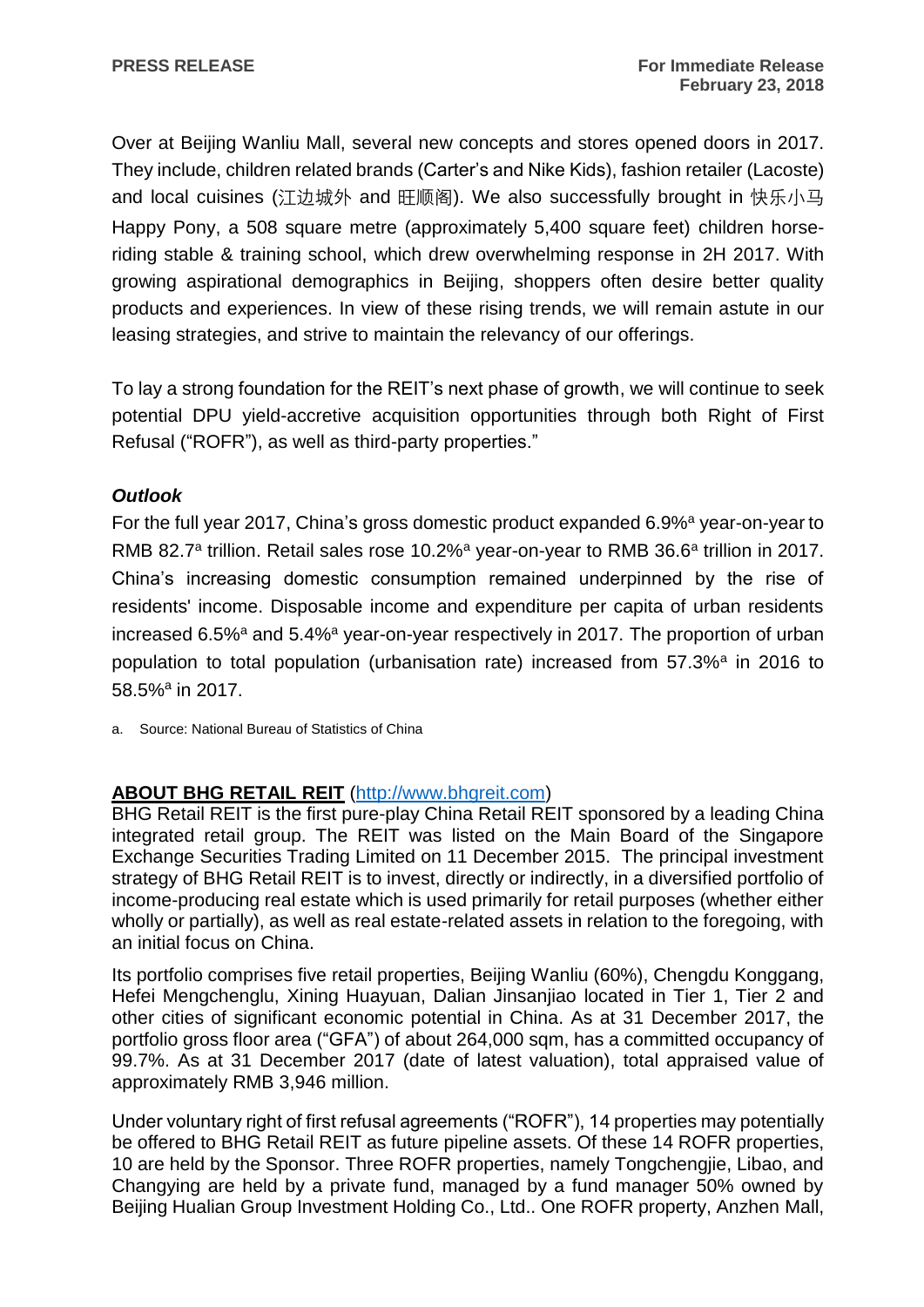is held by Beijing Hualian Group Investment Holding Co., Ltd. jointly with other third parties, and the consent of such third parties is required for Anzhen Mall to be offered to BHG Retail REIT.

#### **ABOUT THE REIT MANAGER**

BHG Retail REIT is managed by BHG Retail Trust Management Pte. Ltd., an indirect wholly owned subsidiary of the Sponsor, Beijing Hualian Department Store Co., Ltd. The Manager's key financial objectives are to provide Unitholders of BHG Retail REIT with an attractive rate of return on their investment through regular and stable distributions to Unitholders and to achieve long-term sustainable growth in distribution per unit ("DPU") and net asset value ("NAV") per Unit, while maintaining an appropriate capital structure for BHG Retail REIT.

#### **ABOUT THE SPONSOR**

BHG Retail REIT is the first retail REIT sponsored by an established PRC home-grown retail property operator, Beijing Hualian Department Store Co., Ltd. (the "Sponsor"). Established in May 1998, the Sponsor is a listed company on the Shenzhen Stock Exchange (stock code: 000882). The Sponsor is one of the first companies to be engaged in retail property management in China whose focus is mainly on the ownership and management of community retail properties. These properties are positioned as one-stop family-oriented destinations for the community in its locality, with shopping, dining, recreational and entertainment facilities to cater to an extensive variety of communal needs.

For further information and enquiries:

Nigel Nai Zi Investor Relations Manager BHG Retail Trust Management Pte. Ltd. Contact: (65) 6805 8283 Email: ir@bhgreit.com